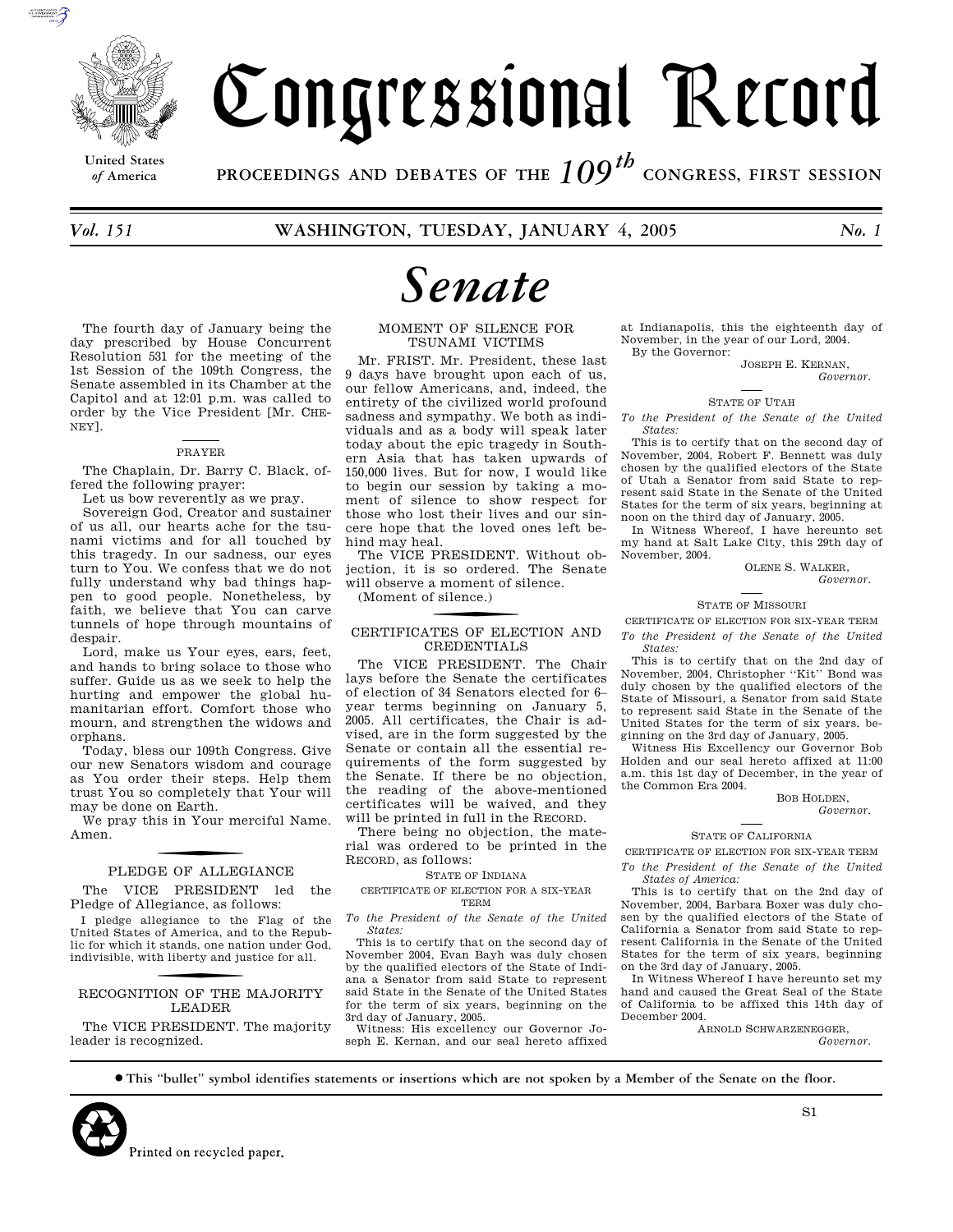#### STATE OF KANSAS

CERTIFICATE OF ELECTION FOR SIX-YEAR TERM

*To the President of the Senate of the United States:* 

This is to certify that on the 2nd day of November, 2004, Samuel D. Brownback was duly chosen by the qualified electors of the State of Kansas, a Senator from said State to represent said State in the Senate of the United States for the term of six years, beginning on the 3rd day of January 2005.

Witness: Her Excellency our Governor Kathleen Sebelius, and our seal hereto affixed at Topeka, Kansas this 29th day of November, in the year of our Lord 2004.

By the Governor:

KATHLEEN SEBELIUS, *Governor.* 

#### COMMONWEALTH OF KENTUCKY

*To the President of the Senate of the United States:* 

Know Ye That, Honorable Jim Bunning having been duly certified, that on November 2, 2004 was duly chosen by the qualified electors of the Commonwealth of Kentucky a Senator from said state to represent said state in the Senate of the United States for the term of six years, beginning the 3rd day of January 2005.

I hereby invest the above named with full power and authority to execute and discharge the duties of the said office according to law. And to have and to hold the same, with all the rights and emoluments thereunto legally appertaining, for and during the term prescribed by law.

In testimony whereof, I have caused these letters to be made patent, and the seal of the Commonwealth to be hereunto affixed. Done at Frankfort, the 23rd day of November in the year of our Lord two thousand and four and in the 213th year of the Commonwealth. By the Governor:

ERNIE FLETCHER,

*Governor.* 

#### STATE OF NORTH CAROLINA

CERTIFICATE OF ELECTION FOR SIX-YEAR TERM *To the President of the Senate of the United States:* 

This is to certify that on the 2nd day of November, 2004, Richard Burr was duly chosen by the qualified electors of the State of North Carolina, a Senator from said State to represent said State in the Senate of the United States for the term of six years beginning on the 3rd day of January, 2005.

In Witness Whereof, I have hereunto signed my name and caused to be affixed the Great Seal of the State, at the Capital City of Raleigh, this the 3rd day of December, 2004. MICHAEL F. EASLEY,

*Governor.* 

#### STATE OF OKLAHOMA

CERTIFICATE OF ELECTION FOR SIX-YEAR TERM *To the President of the Senate of the United States:* 

This is to certify that on the 2nd day of November 2004, Tom Coburn was duly chosen by the qualified electors of the State of Oklahoma, a Senator from said State to represent said State in the Senate of the United States for the term of six years beginning the 3rd day of January, 2005.

Witness: His Excellency our Governor Brad Henry, and our seal hereto affixed at Oklahoma City, Oklahoma this 12th day of November, in the year of our Lord 2004.

By the Governor:

BRAD HENRY, *Governor.* 

CERTIFICATE OF ELECTION FOR SIX-YEAR TERM *To the President of the Senate of the United States:* 

This is to certify that on the 2nd day of November, 2004, Mike Crapo was duly chosen by the qualified electors of the State of Idaho a Senator from said State to represent said State in the Senate of the United States for the term of six years, beginning on the 3rd day of January, 2005.

Witness: His Excellency our Governor Dirk Kempthorne, and our seal hereto affixed at Boise this 17th day of November, in the year of our Lord 2004.

By the Governor:

DIRK KEMPTHORNE, *Governor.* 

#### STATE OF SOUTH CAROLINA

CERTIFICATE OF ELECTION FOR SIX-YEAR TERM *To the President of the Senate of the United States:* 

This is to certify that on the second day of November, 2004, the Honorable James W. DeMint was duly chosen by the qualified electors of the State of South Carolina, a Senator from said State to represent said State in the Senate of the United States for the term of six years, beginning on the third day of January 2005.

Witness: His Excellency our Governor, Mark Sanford, and our seal hereto affixed at Columbia, South Carolina this eighteenth day of November, in the year of our Lord, 2004.

MARK SANFORD,

*States:* 

November, two thousand and four, Christopher J. Dodd was duly chosen by the qualified electors of the State of Connecticut Senator from said State to represent said State in the Senate of the United States for the term of six years, beginning on the third day of January two thousand and five.

Jedi Rell and our seal hereto affixed at Hartford, this twenty-fourth day of November, in the year of our Lord, two thousand and four. M. JEDI RELL,

#### STATE OF NORTH DAKOTA CERTIFICATE OF ELECTION

At the General Election held on the 2nd day of November 2004, Bryon L. Dorgan was elected to the office of United States Senator for the State of North Dakota. The 6 year term of office begins at noon on January 3, 2005.

In witness whereof, we have set our hands at the Capitol City of Bismarck this 18th day of November 2004, and affixed the Great Seal of the State of North Dakota.

> JOHN HOEVEN, *Governor.*

#### STATE OF WISCONSIN

#### CERTIFICATE OF ELECTION

*To the President of the Senate of the United States:* 

This is to certify that on the 2nd day of November, 2004, Russ Feingold was duly chosen by the qualified electors of the State of Wisconsin a Senator from said State to represent said State in the Senate of the United States for the term of six years, beginning on the 3rd day of January, 2005.

Witness: His Excellency our Governor, Jim Doyle, and our seal hereto affixed at Madison this 6th day of December, 2004.

By the Governor:

JIM DOVLE *Governor.* 

#### STATE OF IOWA

CERTIFICATE OF ELECTION FOR SIX-YEAR TERM *To the President of the Senate of the United States:* 

This is to certify that on the 2nd day of November, 2004, Charles Grassley was duly elected as Senator to the Senate of the United States to represent the State of Iowa for a term of six years, beginning on the 3rd day of January 2005.

In Testimony Whereof, I have hereunto subscribed my name and caused the Great Seal of the State of Iowa to be affixed. Done at Des Moines this 1st day of December in the year of our Lord two thousand four.

THOMAS J. VILSACK,

*Governor.* 

#### STATE OF NEW HAMPSHIRE

*To the President of the Senate of the United States:* 

This is to certify that on the second day of November, two thousand and four, Judd Gregg was duly chosen by the qualified electors of the State of New Hampshire to represent said State in the Senate of the United States for the term of six years beginning on the third day of January, two thousand and five.

Witness, His Excellency, Governor Craig Benson and the Seal of the State of New Hampshire hereto affixed at Concord, this first day of December, in the year of Our Lord two thousand and four.

By the Governor, with advice of the Council:

CRAIG BENSON,

*Governor.* 

#### STATE OF HAWAII

#### CERTIFICATE OF ELECTION FOR SIX-YEAR TERM

*To the President of the Senate of the United States:* 

This is to certify that on the second day of November 2004, Daniel K. Inouye was duly chosen by the qualified electors of the State of Hawaii a Senator from said State to represent said State in the Senate of the United States for the term of six years, beginning on the 3rd day of January, 2005.

Witness: Her Excellency our Governor, Linda Lingle, and our seal hereto affixed at Honolulu this twenty-second day of November, in the year of our Lord 2004.

By the Governor:

#### LINDA LINGLE, *Governor.*

#### STATE OF GEORGIA

CERTIFICATE OF ELECTION FOR SIX-YEAR TERM *To the President of the Senate of the United States:* 

This is to certify on the 2nd day of November, 2004, Johnny Isakson was duly chosen by the qualified electors of the State of Georgia a Senator from said State to represent said State in the Senate of the United States for the term of six years, beginning on the 3rd day of January 2005.

Witness: His Excellency our Governor, Sonny Perdue, and our seal hereto affixed at this 29th day of December, in the year of our Lord 2004.

By the Governor:

SONNY PERDUE, *Governor.* 

### STATE OF VERMONT

CERTIFICATE OF ELECTION FOR SIX-YEAR TERM *To the President of the Senate of the United States:* 

This is to certify that on the 2nd day of November, 2004, Patrick Leahy was duly chosen by the qualified electors of the State of

*Governor.* 

#### STATE OF CONNECTICUT

*To the President of the Senate of the United* 

This is to certify that on the second day of

Witness: Her Excellency our Governor, M.

*Governor.*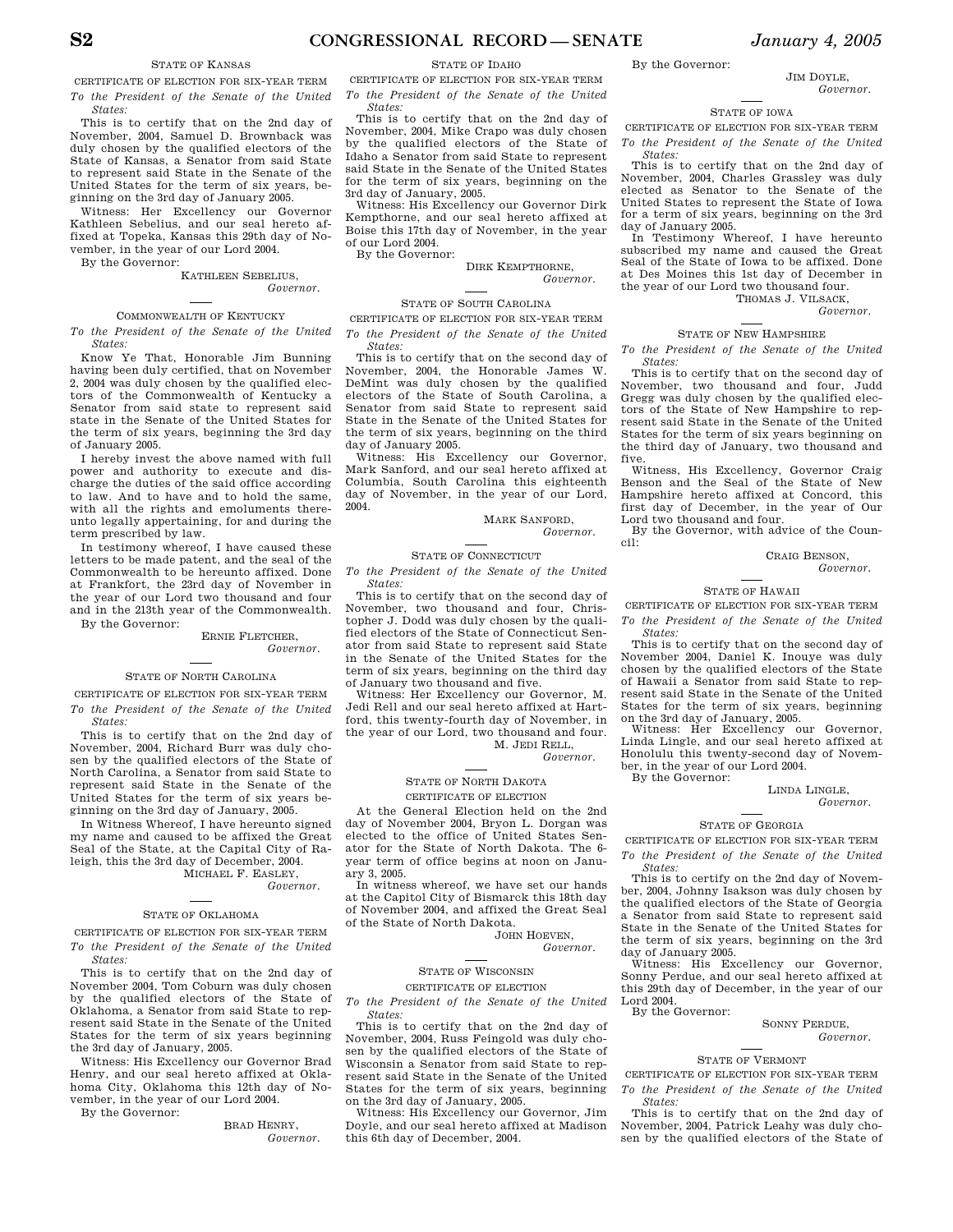CERTIFICATE OF ELECTION FOR SIX-YEAR TERM

Vermont a Senator from said State to represent said State in the Senate of the United States for the term of six years beginning on the 3rd day of January, 2005.

Witness: His Excellency our Governor James H. Douglas, and our seal hereto affixed at Montpelier this 9th day of November, in the year of our Lord 2004.

By the Governor:

#### JAMES H. DOUGLAS, *Governor.*

#### STATE OF ARKANSAS

CERTIFICATE OF ELECTION FOR SIX-YEAR TERM *To the President of the Senate of the United States:* 

This is to certify that on the 2nd day of November 2004, Blanche Lambert Lincoln was duly chosen by the qualified electors of the State of Arkansas, a Senator from said State to represent said State in the Senate of the United States for the term of six years, beginning on the 3rd day of January, 2005.

In Witness Whereof, I have hereunto set my hand and caused the Great Seal of the State of Arkansas to be affixed at this Capitol in Little Rock, on the 2nd day of November, in the year of our Lord 2004.

MIKE HUCKABEE

#### *Governor.*

#### STATE OF FLORIDA

*To the President of the Senate of the United States:* 

This is to certify that on the 2nd day of November, 2004, Mel Martinez, was duly chosen by the qualified electors of the State of Florida as Senator from said State to represent said State in the Senate of the United States for the term of six years, beginning

on the 3rd day of January, 2005. Witness: His excellency our Governor, Jeb Bush, and our seal hereto affixed at Tallahassee, the Capitol, this 14th day of December, in the year of our Lord 2004.

By the governor:

#### JEB BUSH *Governor.*

#### STATE OF ARIZONA

CERTIFICATE OF ELECTION FOR SIX-YEAR TERM *To the President of the Senate of the United States:* 

This is to certify that on the 2nd day of November 2004, John McCain was duly chosen by the qualified electors of the State of Arizona a Senator from said State to represent said State in the Senate of the United States for the term of six years, beginning the 3rd Day of January 2005.

Witness: Her excellency the Governor of Arizona, and the Great Seal of the State of Arizona, hereto affixed at the Capitol in Phoenix this 22nd day of November 2004. JANET NAPOLITANO,

*Governor.* 

#### STATE OF MARYLAND

CERTIFICATE OF ELECTION FOR SIX-YEAR TERM *To the President of the Senate of the United States:* 

This is to certify that on the 2nd day of November 2004, Barbara A. Mikulski was duly chosen by the qualified electors of the State of Maryland a Senator from said State to represent said State in the Senate of the United States for the term of six years, beginning the 3rd Day of January 2005.

Witness: His excellency our Governor Robert L. Ehrlich, Jr., and our seal hereto affixed at the Capitol of Annapolis this 6th day of December, in the Year of Our Lord, Two Thousand and Four.

By the Governor:

ROBERT L. EHRLICH, JR., *Governor.* 

This is to certify that on the 2nd day of November 2004, Lisa Murkowski was duly

chosen by the qualified electors of the State of Alaska, a Senator from said State to represent said State in the Senate of the United States for the term of six years, beginning the 3rd Day of January 2005.

Witness: His excellency our Governor Frank H. Murkowski, and our seal hereto affixed at Juneau this 18th day of December, in the year of our Lord 2004.

By the Governor:

FRANK H. MURKOWSKI,

*Governor.* 

#### STATE OF WASHINGTON

#### CERTIFICATE OF ELECTION FOR SIX-YEAR TERM

*To the President of the Senate of the United States:* 

This is to certify that on the 2nd day of November 2004, Patty Murray was duly chosen by the qualified electors of the State of Washington a Senator from said State to represent said State beginning the 3rd day of January 2005.

Witness: His excellency our Governor Gary Locke, and our seal hereto affixed at Olympia, Washington this 30th day of November, in the year of our Lord 2004.

By the Governor:

#### GARY LOCKE, *Governor.*

#### STATE OF ILLINOIS

*To the President of the Senate of the United States:* 

This is to certify that on the second day of November, two thousand and four, Barack Obama was duly chosen by the qualified electors of the Senate of Illinois, a Senator from said State, to represent said State in the Senate of the United States for the term of six years, beginning the third day of January, two thousand and five.

Witness: His excellency our Governor, Rod R. Blagojevich, and our seal hereto affixed at the City of Springfield, Illinois this third day of December, in the year of our Lord two thousand and four.

By the Governor:

ROD R. BLAGOJEVICH, *Governor.* 

#### STATE OF NEVADA

#### CERTIFICATE OF ELECTION

This is to certify that at a general election held in the State of Nevada on Tuesday, the second day of November, two thousand four, Harry Reid was duly elected a Member of the United States Senate, in and for the State of Nevada, for the term of six years from and after the third day of January, two thousand five:

Now, Therefore, I, Kenny C. Guinn, Governor of the State of Nevada, by the authority in me vested in the Constitution and laws thereof, do hereby commission him, the said Harry Reid as a Member of the United States Senate, for the State of Nevada, and authorize him to discharge the duties of said office according to law, and to hold and enjoy the same, together with all powers, privileges and emoluments thereunto appertaining.

In Testimony Thereof, I have hereunto set my hand and caused the Great Seal of the State of Nevada to be affixed at the State Capitol at Carson City, Nevada this seventh day of December, two thousand four.

KENNY C. GUINN,

*Governor.* 

#### STATE OF COLORADO

CERTIFICATE OF ELECTION FOR SIX-YEAR TERM *To the President of the Senate of the United States:* 

This is to certify that on the 2nd day of November, 2004, Ken Salazar was duly chosen by the qualified electors of the State of Colorado a Senator from said State to represent said State in the Senate of the United States for the term of six years, beginning on the 3rd day of January, 2005.

Witness: His excellency our Governor Bill Owens, and our seal hereto affixed at Denver, Colorado, this 1st day of December, in the year of our Lord 2004.

By the Governor:

BILL OWENS, *Governor.* 

#### STATE OF NEW YORK

*To the President of the Senate of the United States:* 

This is to certify that on the second day of November, two thousand four, Charles E. Schumer was duly chosen by the qualified electors of the State of New York a Senator from said State to represent said State in the Senate of the United States for a term of six years, beginning on the third day of January two thousand five.

Witness: His excellency our Governor George E. Pataki, and our seal hereto affixed at Albany, New York, this sixteenth day of December in the year two thousand four. By the Governor:

GEORGE E. PATAKI,

#### *Governor.*

#### STATE OF ALABAMA

CERTIFICATE OF ELECTION FOR SIX-YEAR TERM *To the President of the Senate of the United* 

*States:*  This is to certify that on the 2nd day of November, 2004, Richard C. Shelby was duly chosen by the qualified electors of the State of Alabama a Senator from said State to represent said State in the Senate of the United States for the term of six years, beginning on the 3rd day of January, 2005.

Witness: His Excellency our Governor, Bob Riley, and our seal hereto affixed at the State Capitol in the City of Montgomery on this 29th day of November, in the year of our Lord 2004.

By the Governor:

#### BOB RILEY, *Governor.*

COMMONWEALTH OF PENNSYLVANIA

*To the President of the Senate of the United States:* 

This is to certify that on the second day of November, 2004, Arlen Specter was duly chosen by the qualified electors of the Commonwealth of Pennsylvania as a United States Senator to represent Pennsylvania in the Senate of the United States for a term of six years, beginning on the third day of January, 2005.

Witness: His excellency our Governor, Edward G. Rendell, and our seal hereto affixed at Harrisburg this fourteenth day of December, in the year of our Lord, 2004. By the Governor:

EDWARD G. RENDELL,

*Governor.* 

#### STATE OF SOUTH DAKOTA

*To the President of the Senate of the United States:* 

#### CERTIFICATE OF ELECTION

This is to certify that on the second day of November, 2004, at the general election, John Thune was elected by the qualified voters of the State of South Dakota to the office of